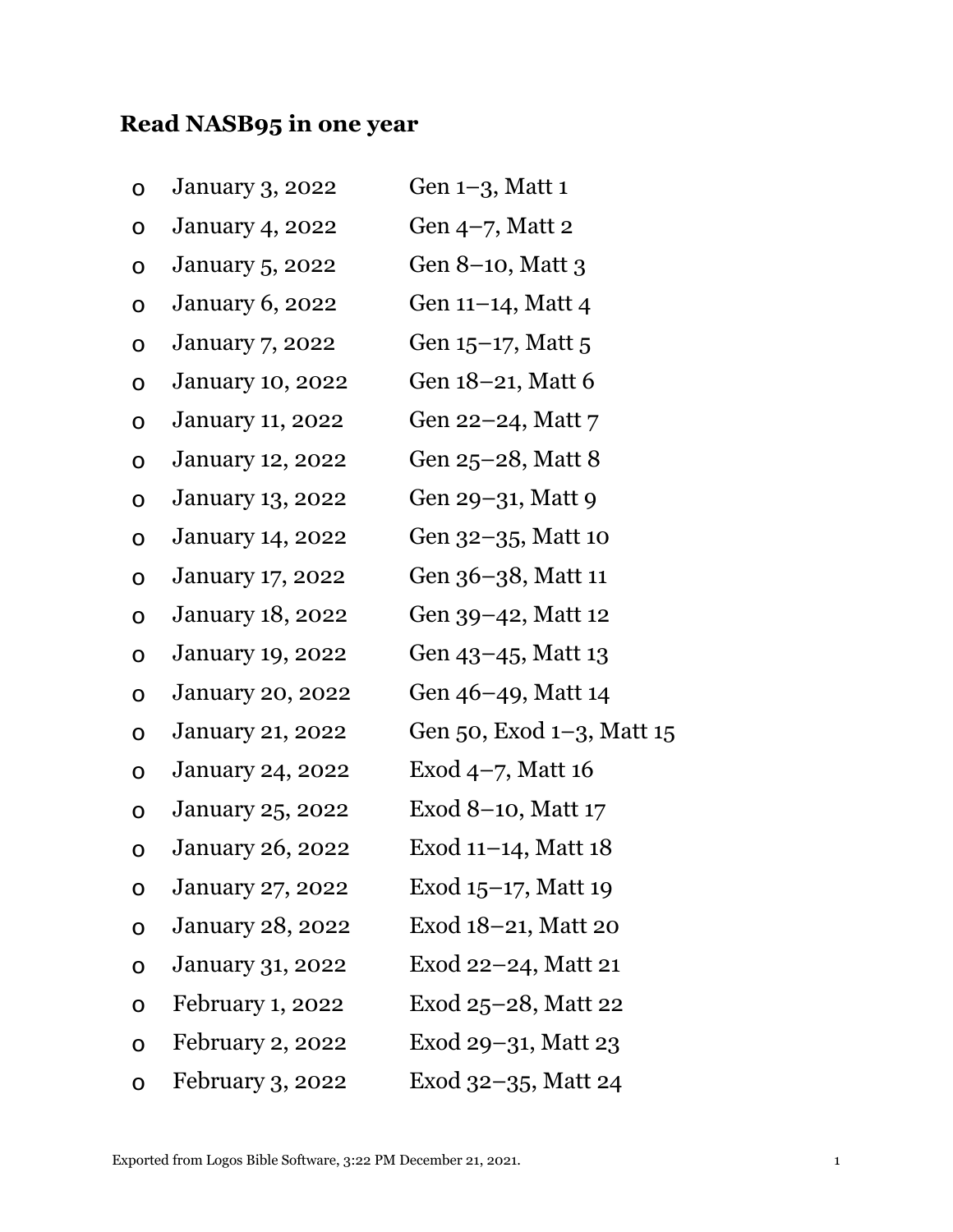| $\mathbf O$  | February 4, 2022  | Exod 36–38, Matt 25             |
|--------------|-------------------|---------------------------------|
| $\mathbf O$  | February 7, 2022  | Exod 39–40, Lev $1-2$ , Matt 26 |
| $\mathbf O$  | February 8, 2022  | Lev $3-5$ , Matt 27             |
| $\mathbf O$  | February 9, 2022  | Lev $6-9$ , Matt 28             |
| $\mathbf O$  | February 10, 2022 | Lev $10-12$ , Mark $1$          |
| $\mathbf O$  | February 11, 2022 | Lev $13-16$ , Mark 2            |
| $\mathbf O$  | February 14, 2022 | Lev $17-20$ , Mark 3            |
| $\mathbf O$  | February 15, 2022 | Lev $21-24$ , Mark 4            |
| $\mathbf O$  | February 16, 2022 | Lev $25-27$ , Mark 5            |
| $\mathbf O$  | February 17, 2022 | Num $1-4$ , Mark 6              |
| $\mathbf O$  | February 18, 2022 | Num $5-7$ , Mark $7$            |
| $\mathbf O$  | February 21, 2022 | Num 8–11, Mark 8                |
| $\mathbf O$  | February 22, 2022 | Num 12–14, Mark 9               |
| $\mathbf O$  | February 23, 2022 | Num 15–18, Mark 10              |
| $\mathbf O$  | February 24, 2022 | Num 19–21, Mark 11              |
| $\mathbf O$  | February 25, 2022 | Num 22–25, Mark 12              |
| $\mathbf O$  | February 28, 2022 | Num 26–28, Mark 13              |
| O            | March 1, 2022     | Num 29–32, Mark 14              |
| $\mathbf O$  | March 2, 2022     | Num 33–35, Mark 15              |
| O            | March 3, 2022     | Num 36, Deut 1–3, Mark 16       |
| O            | March 4, 2022     | Deut $4-6$ , Luke 1             |
| O            | March 7, 2022     | Deut $7-10$ , Luke 2            |
| O            | March 8, 2022     | Deut $11-14$ , Luke 3           |
| O            | March 9, 2022     | Deut $15-18$ , Luke 4           |
| $\mathbf{O}$ | March 10, 2022    | Deut $19-21$ , Luke 5           |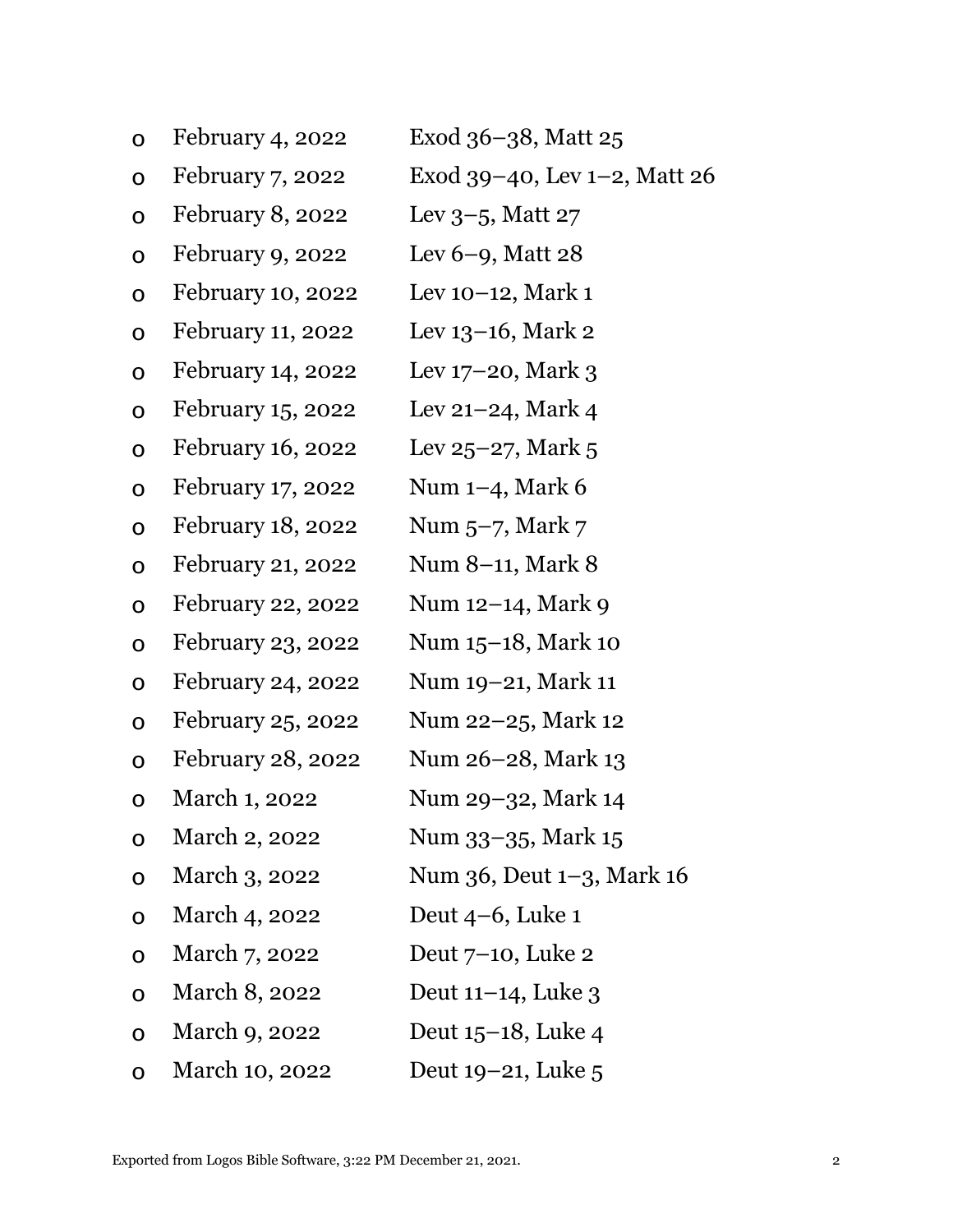| O            | March 11, 2022 | Deut $22-25$ , Luke 6         |
|--------------|----------------|-------------------------------|
| $\mathbf O$  | March 14, 2022 | Deut 26–28, Luke 7            |
| $\mathbf O$  | March 15, 2022 | Deut 29–32, Luke 8            |
| $\mathbf O$  | March 16, 2022 | Deut 33–34, Josh 1, Luke 9    |
| $\mathbf O$  | March 17, 2022 | Josh $2-5$ , Luke 10          |
| $\mathbf O$  | March 18, 2022 | Josh 6–8, Luke 11             |
| $\mathbf O$  | March 21, 2022 | Josh 9–12, Luke 12            |
| $\mathbf O$  | March 22, 2022 | Josh 13–15, Luke 13           |
| $\mathbf O$  | March 23, 2022 | Josh 16–19, Luke 14           |
| $\mathbf O$  | March 24, 2022 | Josh 20–22, Luke 15           |
| $\mathbf O$  | March 25, 2022 | Josh 23–24, Judg 1–2, Luke 16 |
| $\mathbf O$  | March 28, 2022 | Judg 3–5, Luke 17             |
| $\mathbf O$  | March 29, 2022 | Judg 6–9, Luke 18             |
| $\mathbf O$  | March 30, 2022 | Judg 10–13, Luke 19           |
| O            | March 31, 2022 | Judg 14–17, Luke 20           |
| $\mathbf O$  | April 1, 2022  | Judg 18–21, Luke 21           |
| O            | April 4, 2022  | Ruth $1-3$ , Luke 22          |
| $\mathbf O$  | April 5, 2022  | Ruth 4, 1 Sam 1–3, Luke 23    |
| O            | April 6, 2022  | 1 Sam 4–6, Luke 24            |
| O            | April 7, 2022  | 1 Sam 7-10, John 1            |
| O            | April 8, 2022  | 1 Sam 11-13, John 2           |
| O            | April 11, 2022 | 1 Sam 14–17, John 3           |
| O            | April 12, 2022 | 1 Sam 18-20, John 4           |
| $\mathbf O$  | April 13, 2022 | 1 Sam 21–24, John 5           |
| $\mathbf{O}$ | April 14, 2022 | 1 Sam 25-27, John 6           |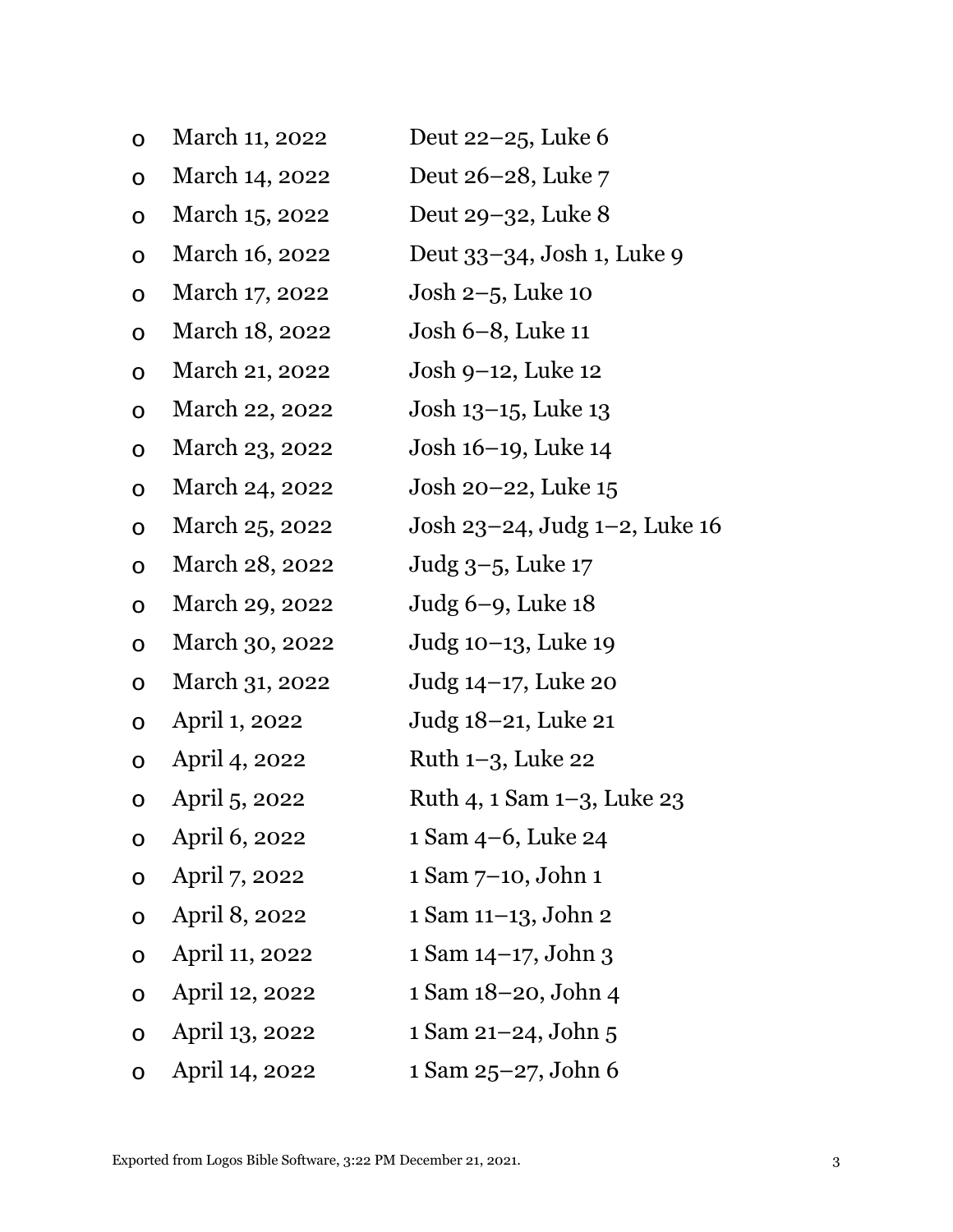| $\mathbf O$ | April 15, 2022 | 1 Sam 28–31, John 7             |
|-------------|----------------|---------------------------------|
| O           | April 18, 2022 | 2 Sam 1-3, John 8               |
| $\mathbf O$ | April 19, 2022 | 2 Sam 4-7, John 9               |
| $\mathbf O$ | April 20, 2022 | 2 Sam 8–10, John 10             |
| $\mathbf O$ | April 21, 2022 | 2 Sam 11-14, John 11            |
| $\mathbf O$ | April 22, 2022 | 2 Sam 15-18, John 12            |
| $\mathbf O$ | April 25, 2022 | 2 Sam 19-22, John 13            |
| $\mathbf O$ | April 26, 2022 | 2 Sam 23–24, 1 Kings 1, John 14 |
| $\mathbf O$ | April 27, 2022 | 1 Kings $2-5$ , John 15         |
| $\mathbf O$ | April 28, 2022 | $1$ Kings $6-8$ , John $16$     |
| $\mathbf O$ | April 29, 2022 | 1 Kings 9-12, John 17           |
| $\mathbf O$ | May 2, 2022    | 1 Kings 13–15, John 18          |
| $\mathbf O$ | May 3, 2022    | 1 Kings 16–19, John 19          |
| O           | May 4, 2022    | 1 Kings 20–22, John 20          |
| $\mathbf O$ | May 5, 2022    | 2 Kings 1–4, John 21            |
| $\mathbf O$ | May 6, 2022    | 2 Kings $5-7$ , Acts 1          |
| $\mathbf O$ | May 9, 2022    | 2 Kings 8–11, Acts 2            |
| O           | May 10, 2022   | 2 Kings 12–14, Acts 3           |
| O           | May 11, 2022   | 2 Kings 15–18, Acts 4           |
| O           | May 12, 2022   | 2 Kings 19–21, Acts 5           |
| $\mathbf O$ | May 13, 2022   | 2 Kings 22–25, Acts 6           |
| O           | May 16, 2022   | 1 Chron $1-4$ , Acts 7          |
| O           | May 17, 2022   | $1$ Chron $5-8$ , Acts $8$      |
| O           | May 18, 2022   | 1 Chron 9–11, Acts 9            |
| O           | May 19, 2022   | 1 Chron 12–15, Acts 10          |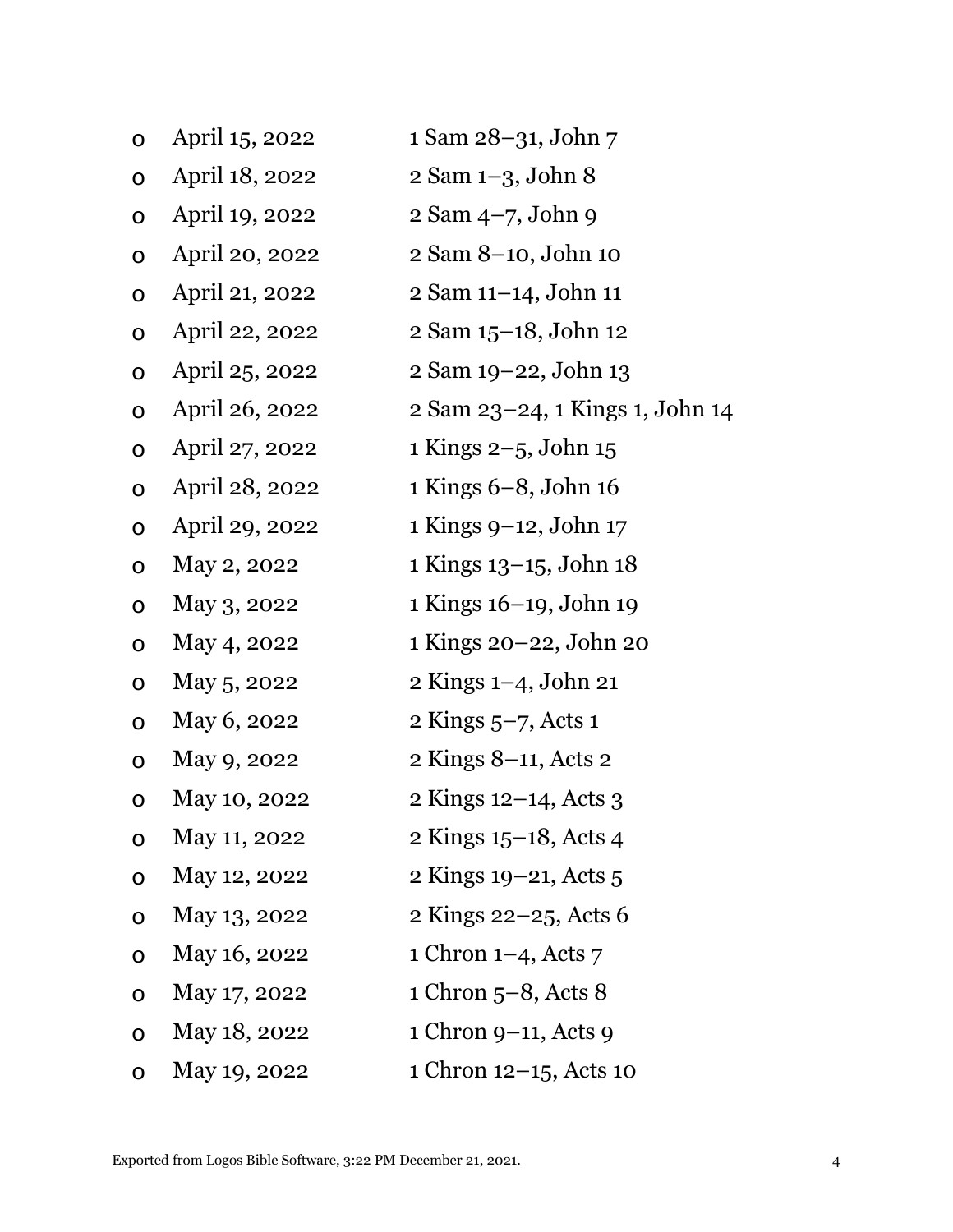| O           | May 20, 2022  | 1 Chron 16–18, Acts 11            |
|-------------|---------------|-----------------------------------|
| O           | May 23, 2022  | 1 Chron 19-22, Acts 12            |
| O           | May 24, 2022  | 1 Chron 23-25, Acts 13            |
| $\mathbf O$ | May 25, 2022  | 1 Chron 26–29, Acts 14            |
| O           | May 26, 2022  | 2 Chron 1-3, Acts 15              |
| O           | May 27, 2022  | 2 Chron 4-7, Acts 16              |
| O           | May 30, 2022  | 2 Chron 8–10, Acts 17             |
| O           | May 31, 2022  | 2 Chron $11-14$ , Acts $18$       |
| O           | June 1, 2022  | 2 Chron 15-17, Acts 19            |
| O           | June 2, 2022  | 2 Chron 18-21, Acts 20            |
| O           | June 3, 2022  | 2 Chron 22–24, Acts 21            |
| O           | June 6, 2022  | 2 Chron 25–28, Acts 22            |
| $\mathbf O$ | June 7, 2022  | 2 Chron 29–32, Acts 23            |
| O           | June 8, 2022  | 2 Chron 33–36, Acts 24            |
| $\mathbf O$ | June 9, 2022  | Ezra $1-3$ , Acts $25$            |
| $\mathbf O$ | June 10, 2022 | Ezra $4-7$ , Acts 26              |
| O           | June 13, 2022 | Ezra 8–10, Acts 27                |
| O           | June 14, 2022 | Neh $1-4$ , Acts 28               |
| O           | June 15, 2022 | Neh $5-7$ , Rom 1                 |
| O           | June 16, 2022 | Neh 8-11, Rom 2                   |
| O           | June 17, 2022 | Neh 12–13, Esther 1, Rom 3        |
| O           | June 20, 2022 | Esther $2-5$ , Rom 4              |
| O           | June 21, 2022 | Esther $6-8$ , Rom $5$            |
| O           | June 22, 2022 | Esther $9-10$ , Job $1-2$ , Rom 6 |
| O           | June 23, 2022 | $Job 3-5$ , Rom $7$               |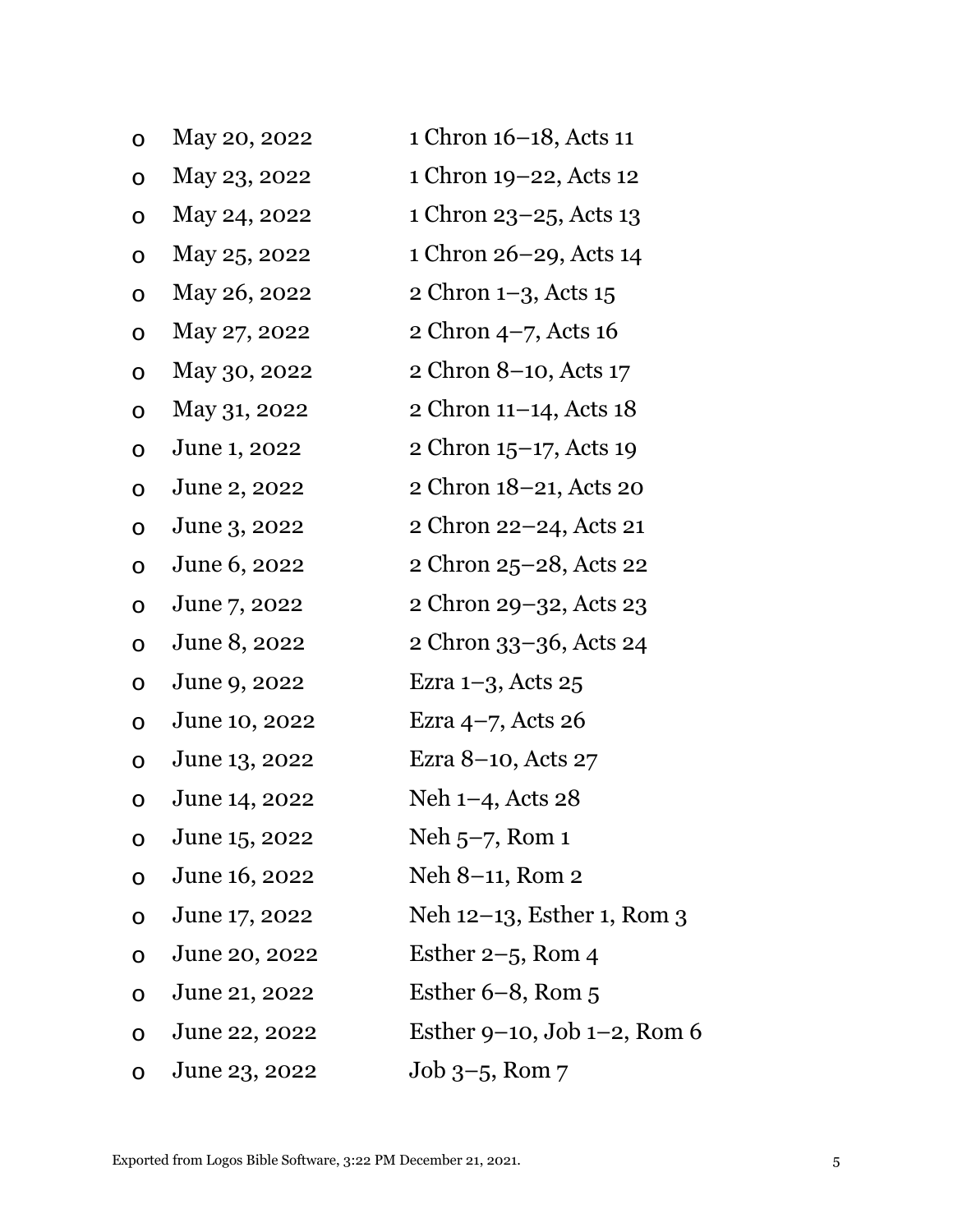| O           | June 24, 2022 | $Job 6-9$ , Rom $8$                       |
|-------------|---------------|-------------------------------------------|
| O           | June 27, 2022 | $Job 10-12$ , Rom 9                       |
| $\mathbf O$ | June 28, 2022 | Job 13–16, Rom 10                         |
| $\mathbf 0$ | June 29, 2022 | Job 17–20, Rom 11                         |
| $\mathbf O$ | June 30, 2022 | $Job 21-24$ , Rom 12                      |
| $\mathbf O$ | July 1, 2022  | Job 25–28, Rom 13                         |
| O           | July 4, 2022  | Job 29–31, Rom 14                         |
| O           | July 5, 2022  | $Job 32-35$ , Rom $15$                    |
| O           | July 6, 2022  | Job 36–38, Rom 16                         |
| O           | July 7, 2022  | Job 39–42, 1 Cor 1                        |
| O           | July 8, 2022  | $Ps$ 1-3, 1 Cor 2                         |
| $\mathbf O$ | July 11, 2022 | $Ps$ 4-7, 1 Cor 3                         |
| $\mathbf O$ | July 12, 2022 | $Ps 8-10, 1 Cor 4$                        |
| O           | July 13, 2022 | $Ps$ 11–14, 1 Cor 5                       |
| $\mathbf O$ | July 14, 2022 | $Ps 15-17, 1 Cor 6$                       |
| $\mathbf O$ | July 15, 2022 | Ps 18–21, 1 Cor 7                         |
| O           | July 18, 2022 | $Ps$ 22–24, 1 Cor $8$                     |
| O           | July 19, 2022 | $Ps 25-28, 1 Cor 9$                       |
| O           | July 20, 2022 | Ps 29-31, 1 Cor 10                        |
| $\mathbf 0$ | July 21, 2022 | $Ps$ 32–35, 1 Cor 11                      |
| $\mathbf 0$ | July 22, 2022 | Ps 36–39, 1 Cor 12                        |
| $\mathbf 0$ | July 25, 2022 | $Ps$ 40–43, 1 Cor 13                      |
| $\mathbf 0$ | July 26, 2022 | $\mathrm{Ps}\,44-46, 1\,\mathrm{Cor}\,14$ |
| $\mathbf O$ | July 27, 2022 | $\mathrm{Ps}\,47$ –50, 1 Cor 15           |
| $\mathbf O$ | July 28, 2022 | Ps 51–53, 1 Cor 16                        |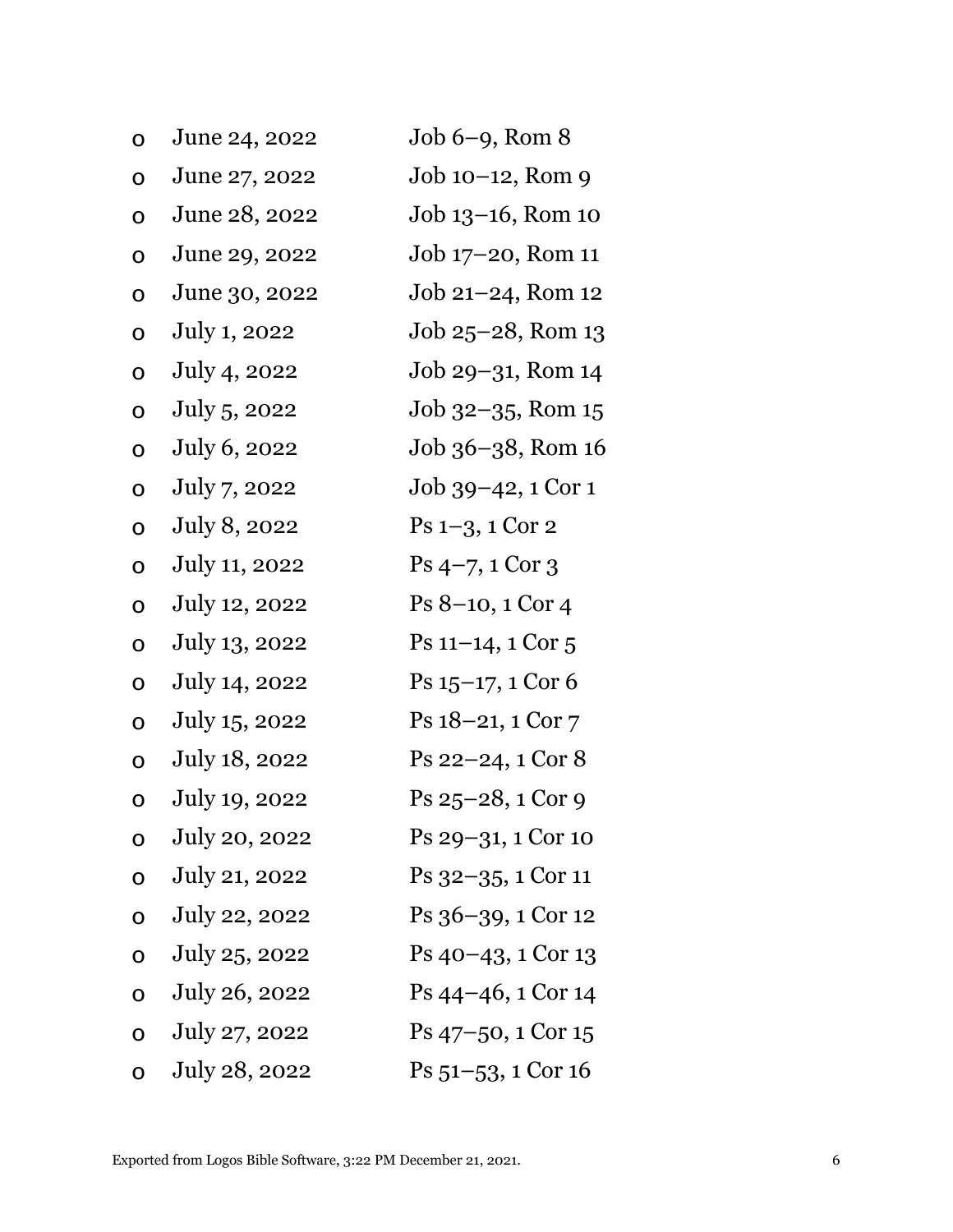| O           | July 29, 2022          | $Ps 54-57, 2 Cor 1$    |
|-------------|------------------------|------------------------|
| O           | <b>August 1, 2022</b>  | $Ps_{58}$ –60, 2 Cor 2 |
| 0           | <b>August 2, 2022</b>  | $Ps 61-64, 2 Cor 3$    |
| O           | <b>August 3, 2022</b>  | Ps 65-67, 2 Cor 4      |
| O           | <b>August 4, 2022</b>  | Ps 68-71, 2 Cor 5      |
| O           | August 5, 2022         | Ps 72-74, 2 Cor 6      |
| O           | <b>August 8, 2022</b>  | $Ps$ 75–78, 2 Cor 7    |
| O           | August 9, 2022         | Ps 79-81, 2 Cor 8      |
| O           | <b>August 10, 2022</b> | $Ps 82-85, 2 Cor 9$    |
| O           | <b>August 11, 2022</b> | Ps 86–88, 2 Cor 10     |
| O           | <b>August 12, 2022</b> | Ps 89–92, 2 Cor 11     |
| O           | August 15, 2022        | Ps 93-96, 2 Cor 12     |
| O           | <b>August 16, 2022</b> | Ps 97–100, 2 Cor 13    |
| O           | August 17, 2022        | Ps 101-103, Gal 1      |
| 0           | <b>August 18, 2022</b> | Ps 104–107, Gal 2      |
| O           | <b>August 19, 2022</b> | Ps 108–110, Gal 3      |
| O           | <b>August 22, 2022</b> | Ps 111-114, Gal 4      |
| O           | August 23, 2022        | Ps 115–117, Gal 5      |
| O           | <b>August 24, 2022</b> | Ps 118-121, Gal 6      |
| O           | <b>August 25, 2022</b> | Ps 122–124, Eph 1      |
| O           | <b>August 26, 2022</b> | Ps 125–128, Eph 2      |
| 0           | <b>August 29, 2022</b> | Ps 129–131, Eph 3      |
| $\mathbf 0$ | <b>August 30, 2022</b> | Ps 132–135, Eph 4      |
| $\mathbf O$ | <b>August 31, 2022</b> | $Ps$ 136–138, Eph 5    |
| O           | September 1, 2022      | Ps 139-142, Eph 6      |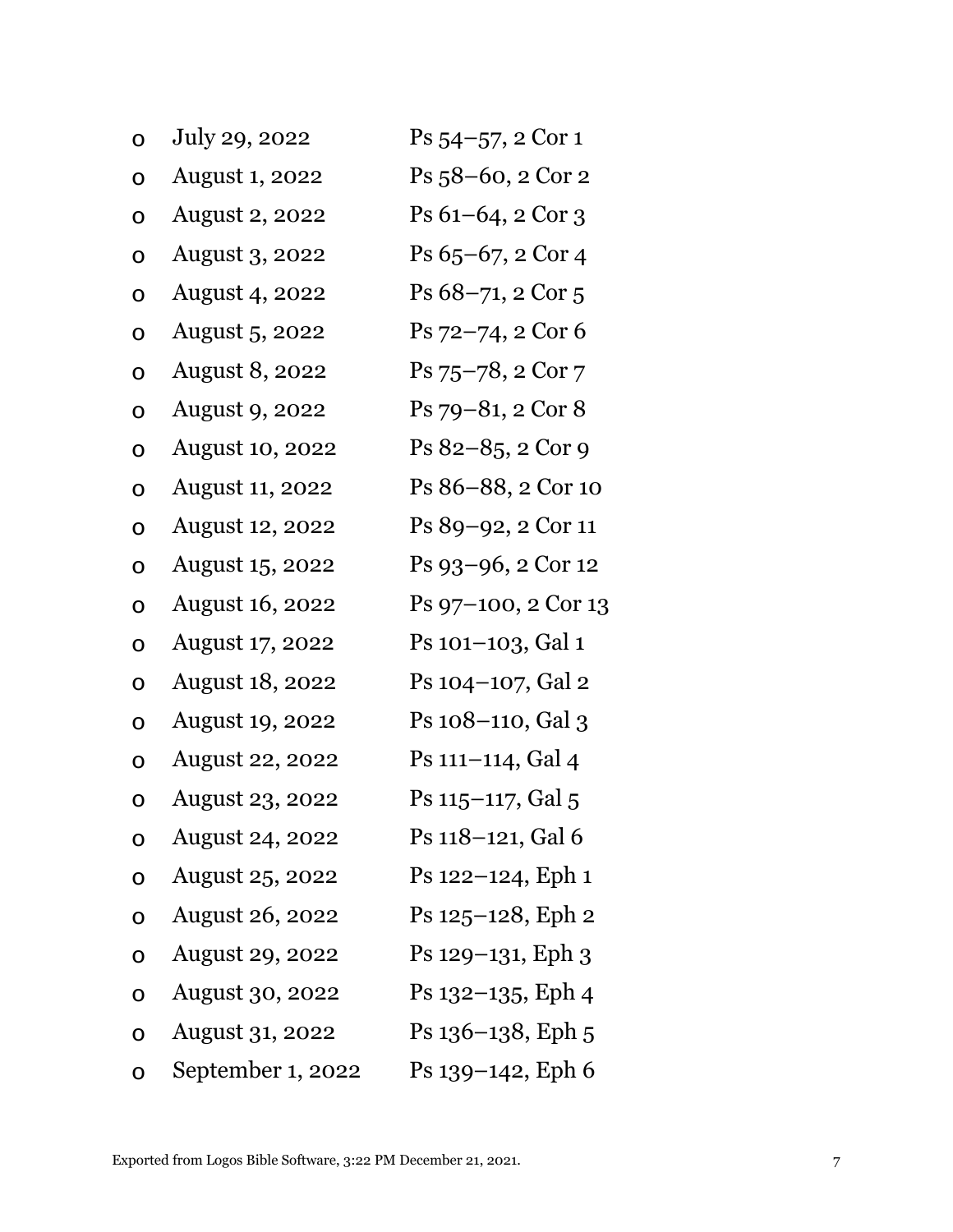| O | September 2, 2022  | Ps $143-145$ , Phil 1             |
|---|--------------------|-----------------------------------|
| O | September 5, 2022  | $Ps$ 146–149, Phil 2              |
| O | September 6, 2022  | Ps $150$ , Prov $1-3$ , Phil $3$  |
| O | September 7, 2022  | Prov $4-7$ , Phil 4               |
| O | September 8, 2022  | Prov 8-10, Col 1                  |
| O | September 9, 2022  | Prov $11-14$ , Col 2              |
| O | September 12, 2022 | Prov $15-17$ , Col 3              |
| O | September 13, 2022 | Prov 18-21, Col 4                 |
| O | September 14, 2022 | Prov 22 $-24$ , 1 Thess 1         |
| O | September 15, 2022 | Prov $25-28$ , 1 Thess 2          |
| O | September 16, 2022 | Prov 29-31, 1 Thess 3             |
| O | September 19, 2022 | Eccles $1-4$ , 1 Thess 4          |
| O | September 20, 2022 | Eccles $5-7$ , 1 Thess $5$        |
| O | September 21, 2022 | Eccles $8-11$ , 2 Thess 1         |
| O | September 22, 2022 | Eccles 12, Song $1-2$ , 2 Thess 2 |
| O | September 23, 2022 | Song $3-6$ , 2 Thess $3$          |
| O | September 26, 2022 | Song 7–8, Isa 1, 1 Tim 1          |
| O | September 27, 2022 | Isa $2-5$ , 1 Tim 2               |
| O | September 28, 2022 | Isa $6-9$ , $1$ Tim $3$           |
| O | September 29, 2022 | Isa 10-13, 1 Tim 4                |
| O | September 30, 2022 | Isa $14-17$ , 1 Tim 5             |
| O | October 3, 2022    | Isa $18-20$ , 1 Tim $6$           |
| O | October 4, 2022    | Isa $21 - 24$ , $2$ Tim 1         |
| O | October 5, 2022    | Isa $25-27$ , 2 Tim 2             |
| O | October 6, 2022    | Isa $28-31$ , $2$ Tim $3$         |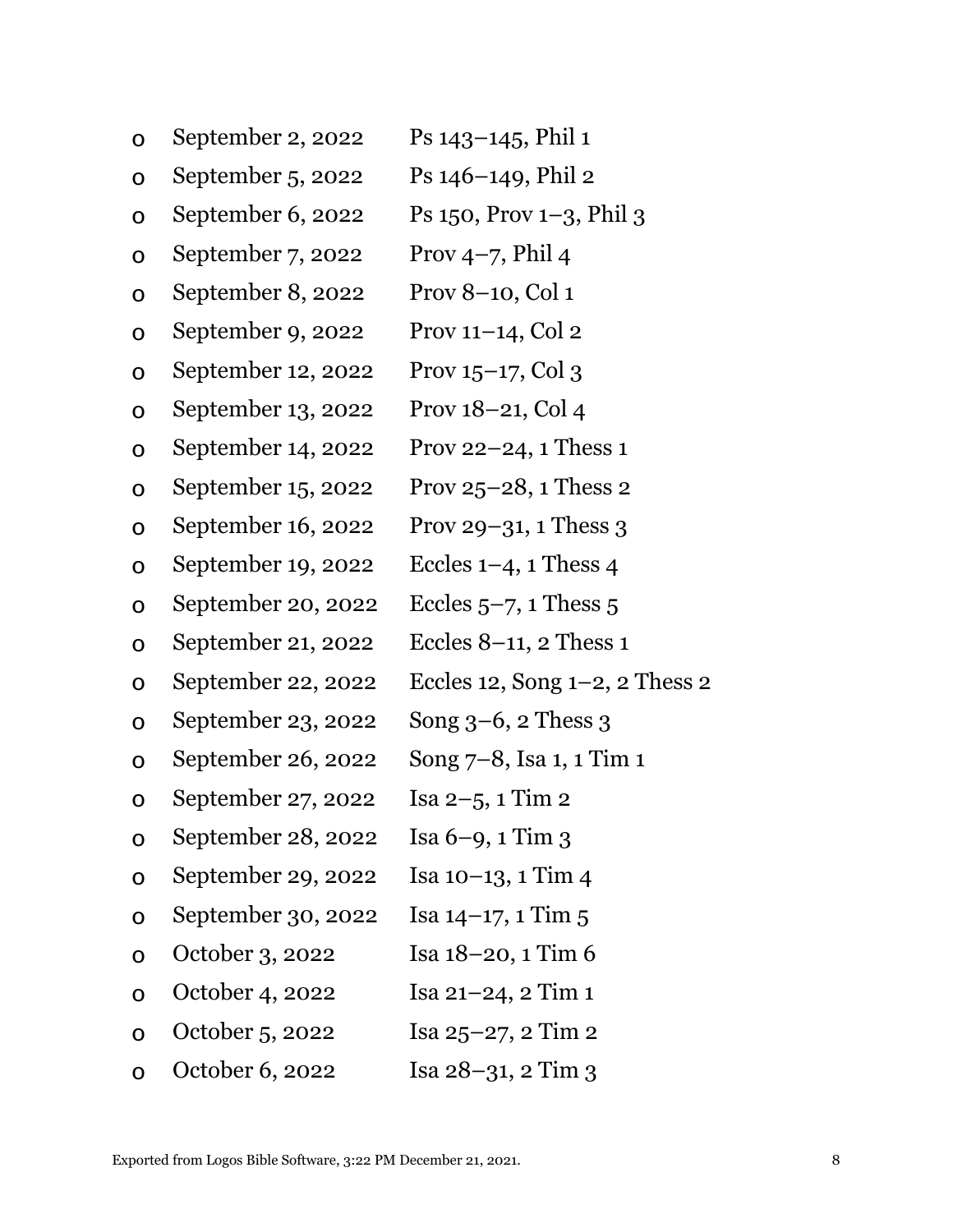| O           | October 7, 2022   | Isa 32–34, 2 Tim 4        |
|-------------|-------------------|---------------------------|
| O           | October 10, 2022  | Isa $35-38$ , Titus 1     |
| O           | October 11, 2022  | Isa 39-41, Titus 2        |
| $\mathbf O$ | October 12, 2022  | Isa $42-45$ , Titus 3     |
| O           | October 13, 2022  | Isa $46-48$ , Philem      |
| O           | October 14, 2022  | Isa $49 - 52$ , Heb 1     |
| O           | October 17, 2022  | Isa 53–55, Heb 2          |
| O           | October 18, 2022  | Isa 56–59, Heb 3          |
| O           | October 19, 2022  | Isa 60–62, Heb $4$        |
| $\mathbf O$ | October 20, 2022  | Isa $63-66$ , Heb $5$     |
| O           | October 21, 2022  | Jer $1-4$ , Heb 6         |
| $\mathbf O$ | October 24, 2022  | Jer $5-8$ , Heb $7$       |
| $\mathbf O$ | October 25, 2022  | Jer 9–11, Heb $8$         |
| $\mathbf O$ | October 26, 2022  | Jer 12–15, Heb 9          |
| $\mathbf O$ | October 27, 2022  | Jer 16–18, Heb 10         |
| O           | October 28, 2022  | Jer 19–22, Heb 11         |
| O           | October 31, 2022  | Jer 23–25, Heb 12         |
| O           | November 1, 2022  | Jer 26–29, Heb 13         |
| O           | November 2, 2022  | Jer 30–32, James 1        |
| O           | November 3, 2022  | Jer 33–36, James 2        |
| O           | November 4, 2022  | Jer 37-39, James 3        |
| O           | November 7, 2022  | Jer 40–43, James 4        |
| O           | November 8, 2022  | Jer 44–46, James 5        |
| O           | November 9, 2022  | Jer 47–50, 1 Pet 1        |
| O           | November 10, 2022 | Jer 51–52, Lam 1, 1 Pet 2 |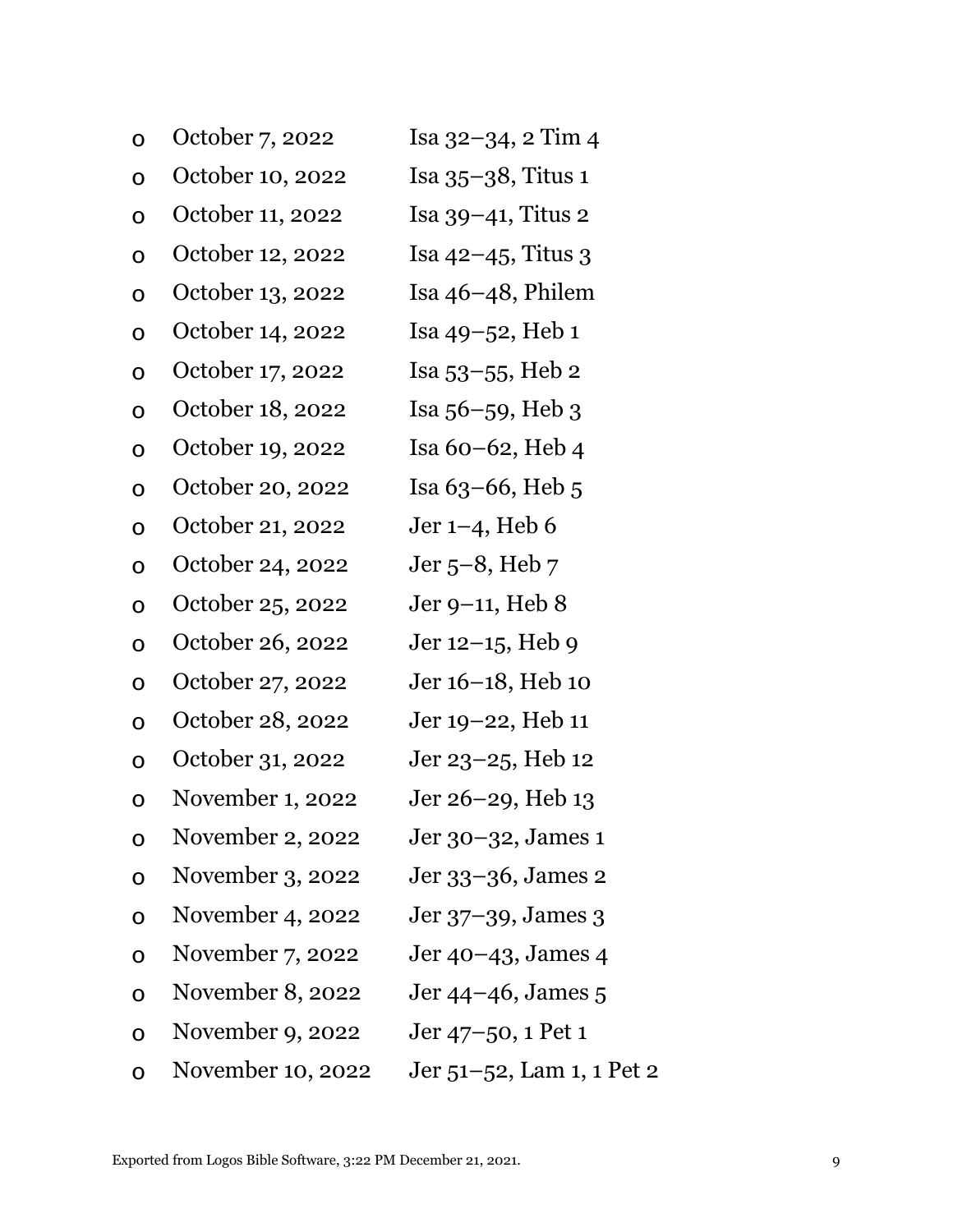| O           | November 11, 2022 | Lam $2-5$ , 1 Pet 3             |
|-------------|-------------------|---------------------------------|
| $\mathbf O$ | November 14, 2022 | Ezek $1-4$ , 1 Pet 4            |
| O           | November 15, 2022 | Ezek $5-8$ , 1 Pet $5$          |
| O           | November 16, 2022 | Ezek 9-11, 2 Pet 1              |
| O           | November 17, 2022 | Ezek 12-15, 2 Pet 2             |
| O           | November 18, 2022 | Ezek 16-18, 2 Pet 3             |
| O           | November 21, 2022 | Ezek 19–22, 1 John 1            |
| O           | November 22, 2022 | Ezek 23–25, 1 John 2            |
| O           | November 23, 2022 | Ezek 26–29, 1 John 3            |
| O           | November 24, 2022 | Ezek 30-32, 1 John 4            |
| O           | November 25, 2022 | Ezek 33-36, 1 John 5            |
| O           | November 28, 2022 | Ezek 37–39, 2 John              |
| O           | November 29, 2022 | Ezek 40–43, 3 John              |
| O           | November 30, 2022 | Ezek $44-46$ , Jude             |
| O           | December 1, 2022  | Ezek 47–48, Dan $1-2$ , Rev 1   |
| O           | December 2, 2022  | Dan 3-5, Rev 2                  |
| O           | December 5, 2022  | Dan $6-9$ , Rev $3$             |
| O           | December 6, 2022  | Dan 10–12, Hos 1, Rev 4         |
| O           | December 7, 2022  | Hos $2-5$ , Rev $5$             |
| O           | December 8, 2022  | Hos $6-8$ , Rev $6$             |
| O           | December 9, 2022  | Hos $9-12$ , Rev $7$            |
| O           | December 12, 2022 | Hos $13-14$ , Joel 1, Rev 8     |
| O           | December 13, 2022 | Joel $2-3$ , Amos $1-2$ , Rev 9 |
| O           | December 14, 2022 | Amos $3-5$ , Rev 10             |
| O           | December 15, 2022 | Amos $6-9$ , Rev 11             |